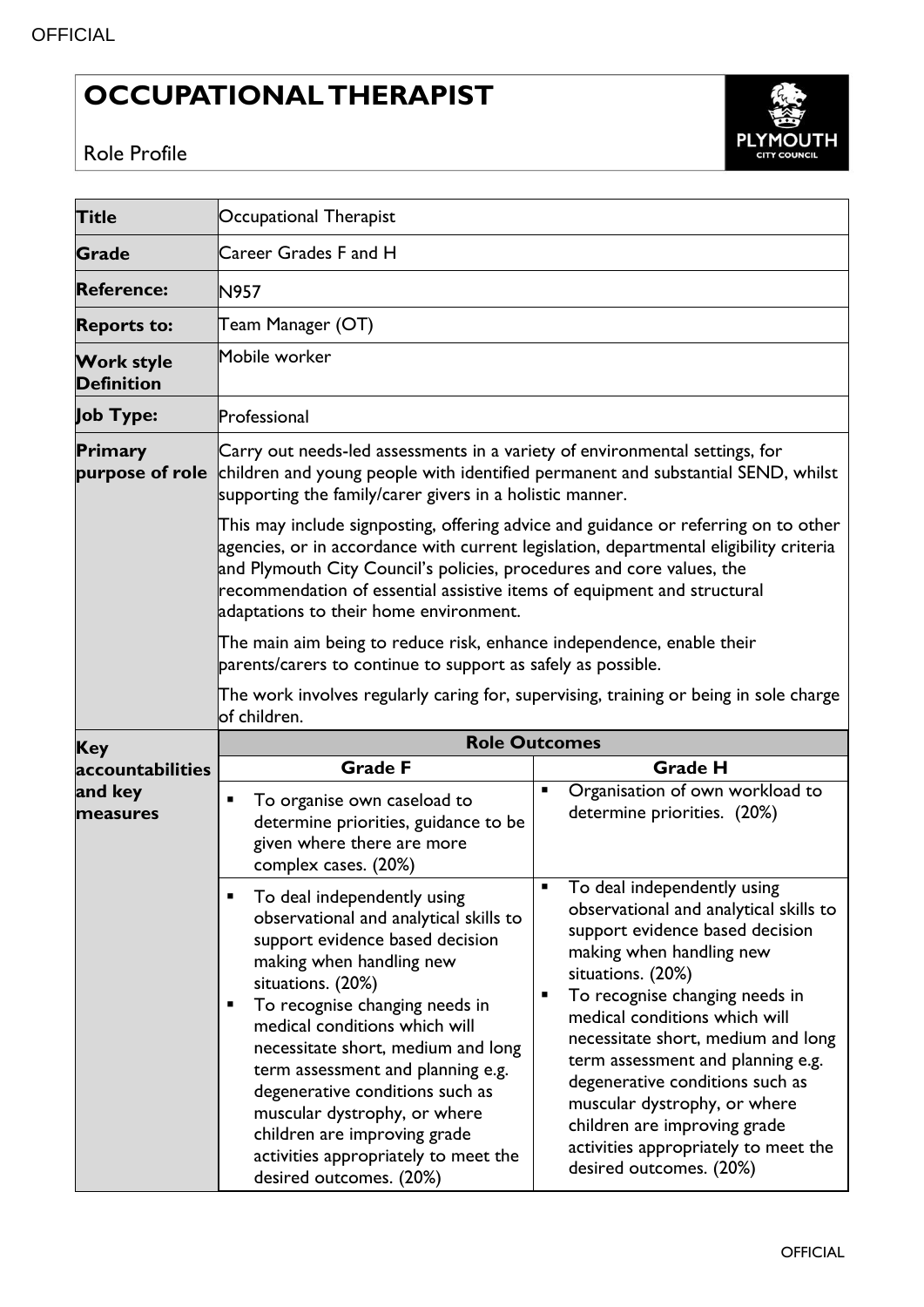|                       | To undertake initial assessments<br>Π<br>independently and formulate child<br>plans using clinical reasoning to<br>establish specific interventions and<br>therapy for the child. (20%)<br>Supervised or co-working for<br>٠<br>situations which may be complex<br>and may not be covered by existing<br>procedures by minimising risk if the<br>ideal solution cannot be met e.g.<br>manual handling guidance if<br>environment is not adaptable for<br>equipment. (20%)                                                          | To undertake initial assessments<br>$\blacksquare$<br>independently and formulate child<br>plans using clinical reasoning to<br>establish specific interventions and<br>therapy for the child. (20%)<br>Resolution of problems or<br>٠<br>situations which may be complex<br>and not covered by existing<br>procedures. (20%)                             |
|-----------------------|------------------------------------------------------------------------------------------------------------------------------------------------------------------------------------------------------------------------------------------------------------------------------------------------------------------------------------------------------------------------------------------------------------------------------------------------------------------------------------------------------------------------------------|-----------------------------------------------------------------------------------------------------------------------------------------------------------------------------------------------------------------------------------------------------------------------------------------------------------------------------------------------------------|
|                       |                                                                                                                                                                                                                                                                                                                                                                                                                                                                                                                                    | <b>Role Measures</b>                                                                                                                                                                                                                                                                                                                                      |
|                       |                                                                                                                                                                                                                                                                                                                                                                                                                                                                                                                                    | <b>Grade F and Grade H</b>                                                                                                                                                                                                                                                                                                                                |
|                       | Е<br>the most appropriate resources/services, delivering, establishing and<br>monitoring effective, beneficial and cost effective interventions.<br>Positive impact upon the functional, social, emotional development of the<br>Е<br>child/young person with SEND.<br>П<br>Support offered in a timely manner reducing risk & potential escalation of<br>٠<br>problem.<br>Family/parents/carers are more informed and better skilled to meet the<br>Е<br>needs of the child/young person.<br>Е<br>people with SEND are kept safe. | The needs of children, young people and their families are addressed, using<br>Support offered on an individual needs led basis with desired outcomes being<br>discussed jointly with family/parent/carer to support positive engagement.<br>Information regarding identified need is accurate ensuring children & young                                  |
|                       | <b>Grade F</b>                                                                                                                                                                                                                                                                                                                                                                                                                                                                                                                     | <b>Grade H</b>                                                                                                                                                                                                                                                                                                                                            |
| <b>Key activities</b> | To work through situations of<br>conflict in order to provide best<br>practice solutions, seeking<br>appropriate support where<br>necessary. For example, risk<br>assessment, where provision of<br>equipment/service will leave a child<br>more vulnerable than non-<br>provision. (10%)                                                                                                                                                                                                                                          | Conflicting information can require<br>ш<br>the jobholder to use judgement to<br>assess a particular situation and<br>decide the best way forward for<br>resolution. (10%)                                                                                                                                                                                |
|                       | Liaison with multi-disciplinary<br>agencies, e.g. Health, Early Years,<br>Education, to gain a holistic view of<br>the situation and contribute to the<br>benefits occupational therapy<br>interventions will have for the child.<br>(10%)<br>To recognise the need to refer to<br>other agencies and sign post<br>families to other services. (10%)                                                                                                                                                                               | Liaison with multi-disciplinary<br>٠<br>agencies, e.g. Health, Early Years,<br>Education, to gain a holistic view of<br>the situation and contribute to the<br>benefits occupational therapy<br>interventions will have for the child.<br>(10%)<br>To recognise the need to refer to<br>other agencies and sign post<br>families to other services. (10%) |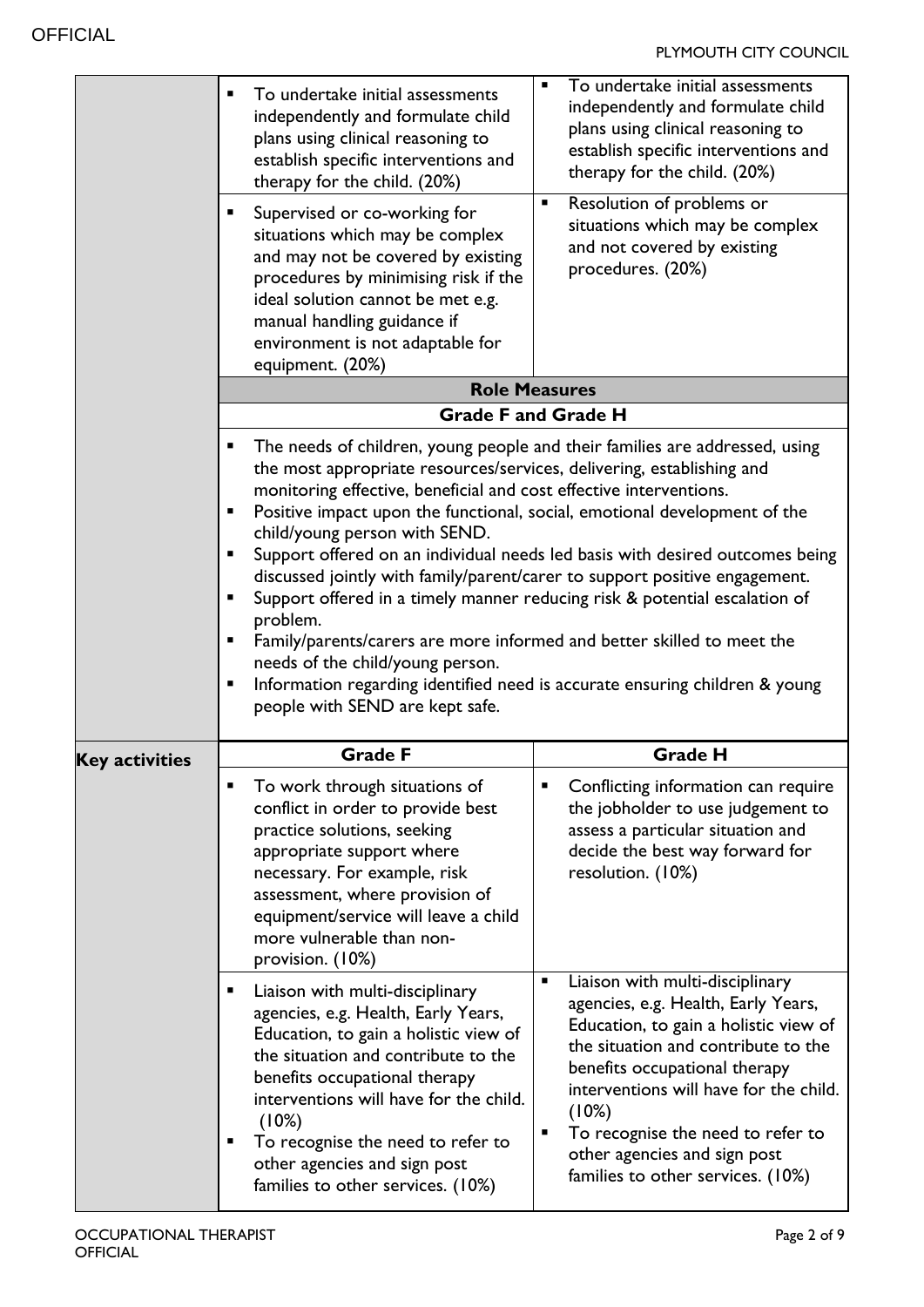| ٠ | Application of knowledge of<br>departmental policies and<br>procedures, Occupational Therapy<br>process and professional standards<br>to guide client interventions e.g.<br>Initial and specialist assessments to<br>support the therapy plan and<br>interventions for the child. (10%)                               |        | In depth understanding of childcare<br>and other relevant legislation in<br>order to provide excellent service<br>to children and their families in<br>assessing need and formulating child<br>plans. (10%)                                                                                                                                               |
|---|-----------------------------------------------------------------------------------------------------------------------------------------------------------------------------------------------------------------------------------------------------------------------------------------------------------------------|--------|-----------------------------------------------------------------------------------------------------------------------------------------------------------------------------------------------------------------------------------------------------------------------------------------------------------------------------------------------------------|
| ٠ | Formal assessment of need of<br>vulnerable children with complex<br>health needs and/or learning<br>difficulties, emotional and behaviour<br>difficulties and providing support<br>for their families. (10%)                                                                                                          |        | Responsibility for determining<br>appropriate packages of advice,<br>support and interventions and<br>arrange the delivery of this in a<br>timely manner. (10%)                                                                                                                                                                                           |
| п | Regular responsibility for<br>considerable inputting of<br>information into manual and/or<br>electronic information/systems.<br>(10%)                                                                                                                                                                                 |        | Regular responsibility for<br>considerable inputting of<br>information into manual and/or<br>electronic information/systems.<br>(10%)                                                                                                                                                                                                                     |
| п | To determine appropriate advice<br>and interventions and deliver them<br>through a robust children's<br>occupational therapy plan. To seek<br>advice from senior staff where<br>there are uncertainties. (10%)                                                                                                        | п<br>٠ | Regular requirement to give<br>instructions to other employees, or<br>those in a similar position and to<br>check their work. (10%)<br>Demonstration of duties and<br>mentoring of less experienced staff,<br>resulting in improved performance.<br>(10%)<br>Occasional requirement to<br>supervise or manage others in a<br>similar level of role. (10%) |
| п | To undertake minor adaptations<br>e.g. provision of grab rails, stair<br>banisters etc but be supported in<br>assessing for medium adaptations<br>such as alterations to bathrooms<br>and access to houses. (10%)<br>To co-work major adaptations,<br>such as housing extensions with a<br>senior staff member. (10%) | ٠      | Responsible for major and minor<br>adaptation, development, design or<br>procurement of a wide range of<br>equipment. (10%)                                                                                                                                                                                                                               |
| п | Assess and issue a wide range of<br>equipment, seeking advice from<br>colleagues and company<br>representatives about the range of<br>products available to inform<br>decision making about the most<br>appropriate, cost effective<br>equipment to be purchased to meet<br>the child's needs. (10%)                  |        |                                                                                                                                                                                                                                                                                                                                                           |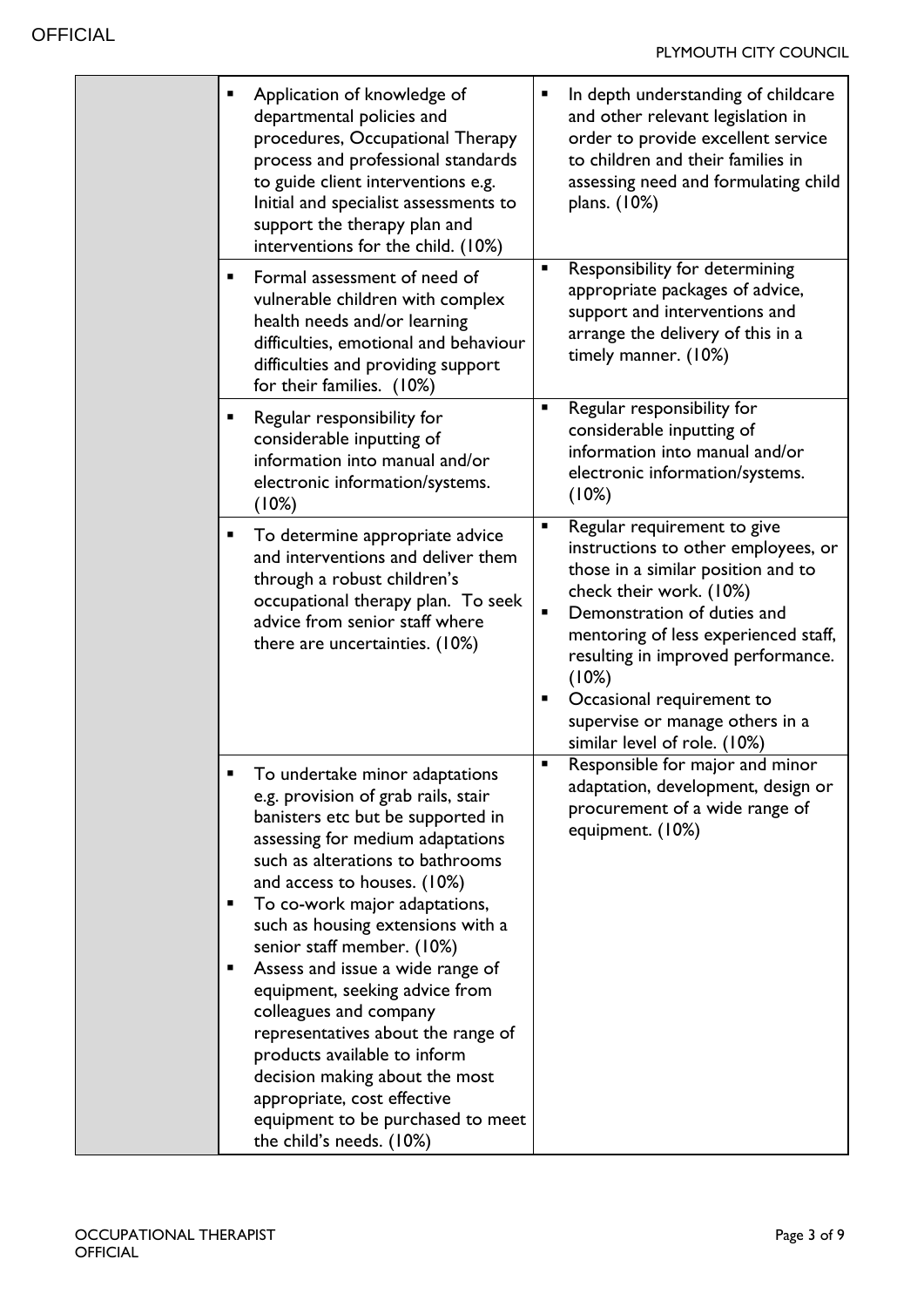| <b>Essential</b>             | <b>Grade F</b>                                                                                                                                                                                                                                                                                                                                                                                                                                                                                                                                                                                                                                                                                                                                                                       | <b>Grade H</b>                                                                                                                                                                                                                                                                         |
|------------------------------|--------------------------------------------------------------------------------------------------------------------------------------------------------------------------------------------------------------------------------------------------------------------------------------------------------------------------------------------------------------------------------------------------------------------------------------------------------------------------------------------------------------------------------------------------------------------------------------------------------------------------------------------------------------------------------------------------------------------------------------------------------------------------------------|----------------------------------------------------------------------------------------------------------------------------------------------------------------------------------------------------------------------------------------------------------------------------------------|
| qualifications/<br>knowledge | Degree or equivalent i.e. Diploma<br>$\blacksquare$<br>(for therapists qualified pre 1983) in<br>Occupational Therapy.<br>Registered by Health Professions<br>$\blacksquare$<br>Council as an Occupational<br>Therapist.<br><b>Evidence of Continuous</b><br>$\blacksquare$<br>Professional Development by<br>producing documentation<br>evidencing current knowledge and<br>skills.<br>Evidence of an interest in working<br>Е<br>with children.                                                                                                                                                                                                                                                                                                                                    | All essential qualifications /<br>п<br>knowledge at Grade F<br>П<br>Demonstrable post qualifying<br>Occupational Therapy experience,<br>including a reasonable level of<br>experience working with children.                                                                           |
|                              | Knowledge of:                                                                                                                                                                                                                                                                                                                                                                                                                                                                                                                                                                                                                                                                                                                                                                        | Considerable depth of knowledge<br>of:                                                                                                                                                                                                                                                 |
|                              | Relevant policies and procedures of<br>Е<br>the Council and Department.<br>A basic understanding of child<br>п<br>development.<br>Childcare legislation and other<br>п<br>relevant related legislation.<br>The Occupational Therapy process<br>Е<br>and professional standards to guide<br>client interventions.<br>Occupational Therapy models of<br>Е<br>practice that underpin decision<br>making, therapeutic intervention<br>and service provision.<br>The Occupational Therapy process<br>п<br>in context of legislation and<br>national service framework, e.g. the<br>impact of disability on function<br>relating to personal, social and<br>leisure skills and development.<br>Service user centred practice and<br>п<br>current ethical issues relating to<br>health care | $\blacksquare$<br>Demonstrable post qualifying<br>experience, including the<br>management of complex cases and<br>associated processes.<br>Normal child development.<br>Professional knowledge related to<br>п<br>the Major Adaptation Process and<br>specialist therapy interventions |
| <b>Desirable</b>             | <b>Grade F</b>                                                                                                                                                                                                                                                                                                                                                                                                                                                                                                                                                                                                                                                                                                                                                                       | <b>Grade H</b>                                                                                                                                                                                                                                                                         |
| qualifications/<br>knowledge |                                                                                                                                                                                                                                                                                                                                                                                                                                                                                                                                                                                                                                                                                                                                                                                      |                                                                                                                                                                                                                                                                                        |
| <b>Essential</b>             | <b>Grade F</b>                                                                                                                                                                                                                                                                                                                                                                                                                                                                                                                                                                                                                                                                                                                                                                       | <b>Grade H</b>                                                                                                                                                                                                                                                                         |
| experience                   | <b>Experience of:</b>                                                                                                                                                                                                                                                                                                                                                                                                                                                                                                                                                                                                                                                                                                                                                                | Demonstrable Experience of:                                                                                                                                                                                                                                                            |
|                              | Working with people through the<br>п<br>voluntary sector and/or statutory<br>sector i.e. education or social care.                                                                                                                                                                                                                                                                                                                                                                                                                                                                                                                                                                                                                                                                   | Working in an Occupational<br>Е<br>Therapy environment either in the<br>statutory sector or Health in order<br>to give appropriate training and<br>advice for the voluntary sector i.e.<br>manual handling training, e.g. hoist<br>training for children.                              |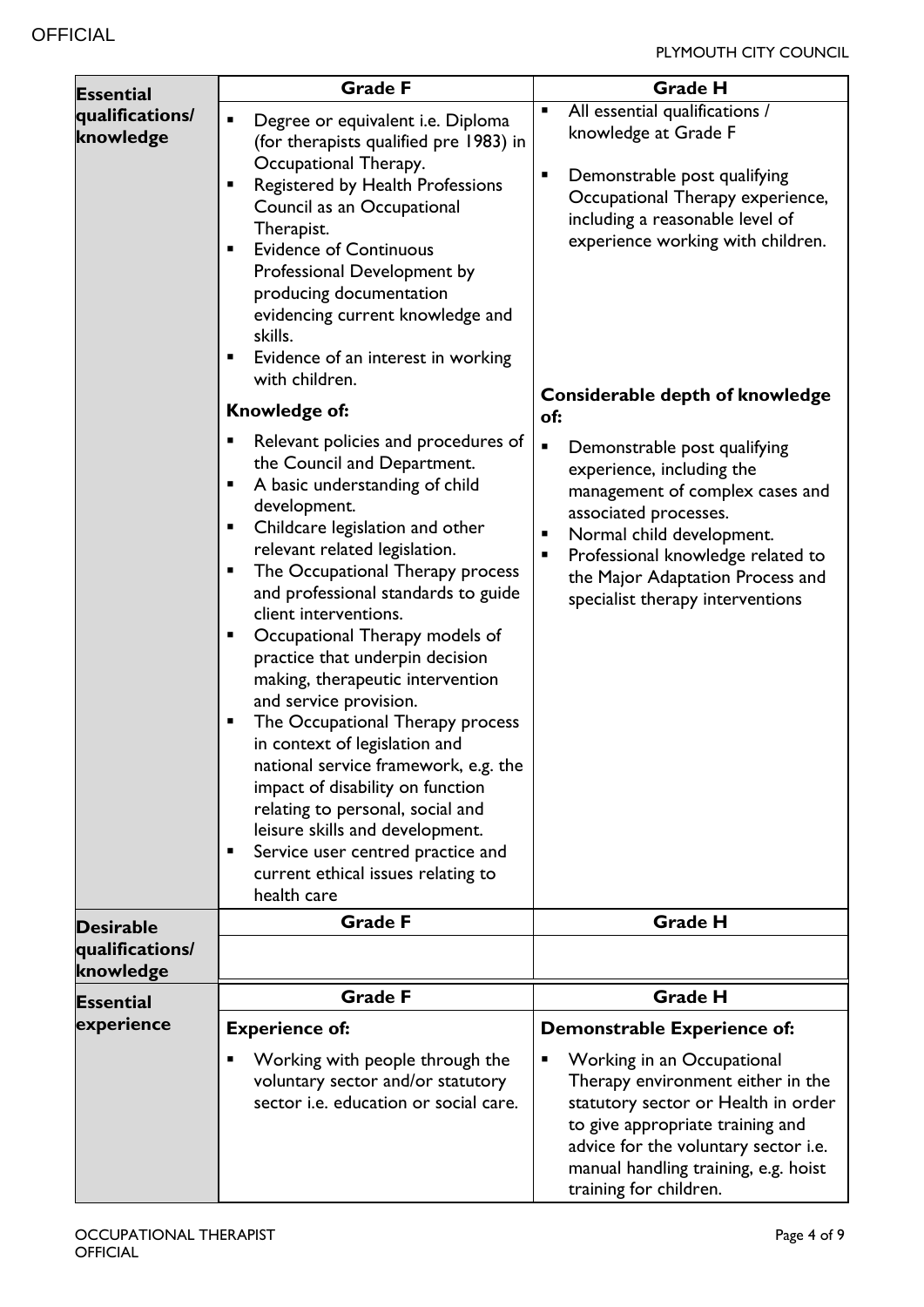| <b>Desirable</b>        | <b>Grade F</b>                                                                                                                                                                                                                                                                                                                                                                                                                                                                                                                                                                                                                                                                                                                                                                        | <b>Grade H</b>                                                                                                                                                                                                                                                                                                                                                                                                                                                                                                                                                                                                                                                                                                                                                                                |
|-------------------------|---------------------------------------------------------------------------------------------------------------------------------------------------------------------------------------------------------------------------------------------------------------------------------------------------------------------------------------------------------------------------------------------------------------------------------------------------------------------------------------------------------------------------------------------------------------------------------------------------------------------------------------------------------------------------------------------------------------------------------------------------------------------------------------|-----------------------------------------------------------------------------------------------------------------------------------------------------------------------------------------------------------------------------------------------------------------------------------------------------------------------------------------------------------------------------------------------------------------------------------------------------------------------------------------------------------------------------------------------------------------------------------------------------------------------------------------------------------------------------------------------------------------------------------------------------------------------------------------------|
| experience              |                                                                                                                                                                                                                                                                                                                                                                                                                                                                                                                                                                                                                                                                                                                                                                                       |                                                                                                                                                                                                                                                                                                                                                                                                                                                                                                                                                                                                                                                                                                                                                                                               |
| <b>Essential skills</b> | <b>Grade F</b><br>п                                                                                                                                                                                                                                                                                                                                                                                                                                                                                                                                                                                                                                                                                                                                                                   | <b>Grade H</b><br>Adaptability to changing needs and                                                                                                                                                                                                                                                                                                                                                                                                                                                                                                                                                                                                                                                                                                                                          |
|                         | Adaptability to changing needs and<br>using transferable skills across<br>differing environments, e.g. dual<br>equipment provision to meet the<br>child's needs at home and school<br>whilst taking into account the<br>differing skills of individual carers.<br>This will ensure consistency of<br>therapeutic intervention.<br>Mental skills in using equipment<br>п                                                                                                                                                                                                                                                                                                                                                                                                               | using transferable skills across<br>differing environments, e.g. dual<br>equipment provision to meet the<br>child's needs at home and school<br>whilst taking into account the<br>differing skills of individual carers.<br>This will ensure consistency of<br>therapeutic intervention.<br>Mental skills in using equipment                                                                                                                                                                                                                                                                                                                                                                                                                                                                  |
|                         | where the environment or<br>equipment may need to be adapted<br>to meet the clients' need                                                                                                                                                                                                                                                                                                                                                                                                                                                                                                                                                                                                                                                                                             | where the environment or<br>equipment may need to be adapted<br>to meet the clients' need                                                                                                                                                                                                                                                                                                                                                                                                                                                                                                                                                                                                                                                                                                     |
|                         | Professional skills such as clinical<br>reasoning and analytical skills to be<br>used in the Occupational Therapy<br>process in the initial and specialist<br>assessment which will support the<br>specific child plan.                                                                                                                                                                                                                                                                                                                                                                                                                                                                                                                                                               | Professional skills such as clinical<br>٠<br>reasoning and analytical skills to be<br>used in the Occupational Therapy<br>process in the initial and specialist<br>assessment which will support the<br>specific child plan.                                                                                                                                                                                                                                                                                                                                                                                                                                                                                                                                                                  |
|                         | Developed communication skills to<br>Ξ<br>effectively communicate both<br>verbally with service users and in<br>writing in order to produce<br>effective and objective therapy<br>plans for other agencies involved<br>with the child, as well as dealing<br>with sensitive information.<br>Developed listening skills to be<br>п<br>used effectively in order to extract<br>relevant information for assessment<br>and interventions, but also to pick<br>out information that may need to<br>be referred to other agencies, e.g.<br>Health, Education Housing, e.g.<br>whilst dealing with seating issues<br>when the parent mentions that<br>there are problems around bullying<br>on school transport.<br>Therapist needs to be empathetic<br>п<br>around emotional and sensitive | Developed communication skills to<br>$\blacksquare$<br>effectively communicate both<br>verbally with service users and in<br>writing in order to produce<br>effective and objective therapy<br>plans for other agencies involved<br>with the child, as well as dealing<br>with sensitive information.<br>Developed listening skills to be<br>п<br>used effectively in order to extract<br>relevant information for assessment<br>and interventions, but also to pick<br>out information that may need to<br>be referred to other agencies, e.g.<br>Health, Education Housing, e.g.<br>whilst dealing with seating issues<br>when the parent mentions that<br>there are problems around bullying<br>on school transport.<br>Therapist needs to be empathetic<br>around emotional and sensitive |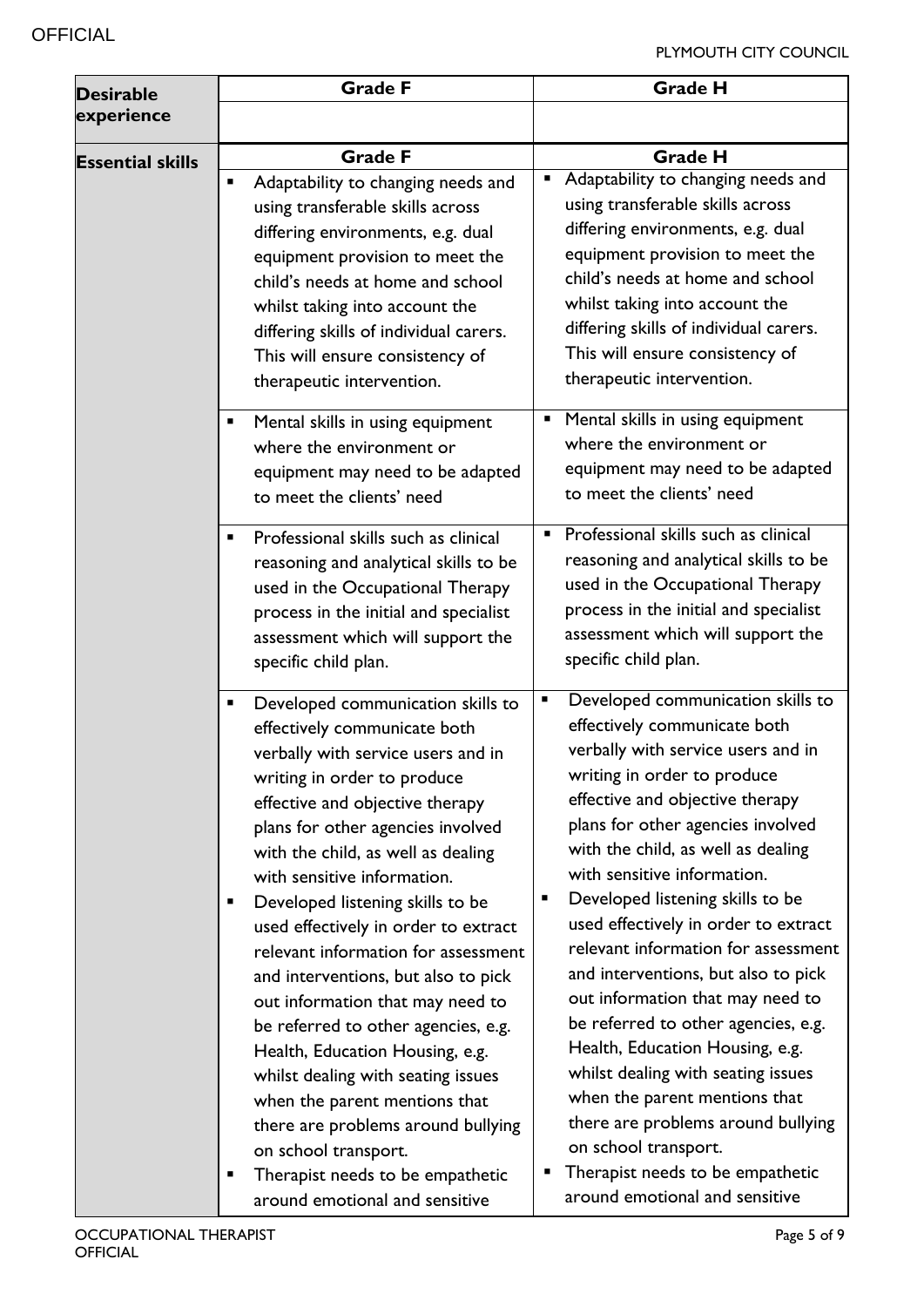| issues that parent/carer may have,<br>e.g. parents may share anxieties<br>about how their child will cope or<br>be accepted by society when they,<br>the parent, are no longer there or<br>unable to support them.<br>Developed interpersonal skills to<br>meet the needs of service users and<br>service requirements. For example,<br>being open and supportive with<br>service users but able to seek                                                                                                                       | issues that parent/carer may have,<br>e.g. parents may share anxieties<br>about how their child will cope or<br>be accepted by society when they,<br>the parent, are no longer there or<br>unable to support them.<br>Highly developed interpersonal<br>ш<br>skills to meet the very demanding<br>needs of the service users. For<br>example, the understanding of<br>disability & the ability to show |
|--------------------------------------------------------------------------------------------------------------------------------------------------------------------------------------------------------------------------------------------------------------------------------------------------------------------------------------------------------------------------------------------------------------------------------------------------------------------------------------------------------------------------------|--------------------------------------------------------------------------------------------------------------------------------------------------------------------------------------------------------------------------------------------------------------------------------------------------------------------------------------------------------------------------------------------------------|
| support as and when required<br>Demonstrable skills in using PC<br>based applications including<br>Microsoft applications such as<br>outlook, word, excel and Power-<br>point to enable plans to be<br>produced.                                                                                                                                                                                                                                                                                                               | understanding in terms of<br>assessment and disability from the<br>child and family viewpoint<br>Demonstrable skills in using PC<br>п<br>based applications including<br>Microsoft applications such as<br>outlook, word, excel and Power-<br>point to enable plans to be<br>produced.                                                                                                                 |
| There is a requirement for post<br>holders to apply certain physical<br>skills with a high level of precision<br>for tasks where a particular<br>treatment for a child is needed, e.g.<br>corrective posture and positioning<br>in the seating assessment of<br>children when assessing for<br>specialist chairs                                                                                                                                                                                                               | There is a requirement for post<br>٠<br>holders to apply certain physical<br>skills with a high level of precision<br>for tasks where a particular<br>treatment for a child is needed, e.g.<br>corrective posture and positioning<br>in the seating assessment of children<br>when assessing for specialist chairs                                                                                     |
| Negotiating skills to enable<br>appropriate solutions for the<br>service user, e.g. where the most<br>cost effective solution is not the<br>outcome the family desire. The<br>therapist has to be able to reason<br>with the family and if they are still<br>unhappy with the decision explore<br>other options, highlighting the risks<br>involved. For example, carrying a<br>child up and downstairs in a small<br>house which is unable to have a<br>stair lift. The ideal would be to<br>move to a more suitable property | Highly developed persuasive or<br>п<br>negotiating skills in order to<br>convince others to adopt<br>alternative courses to achieve case<br>resolution                                                                                                                                                                                                                                                 |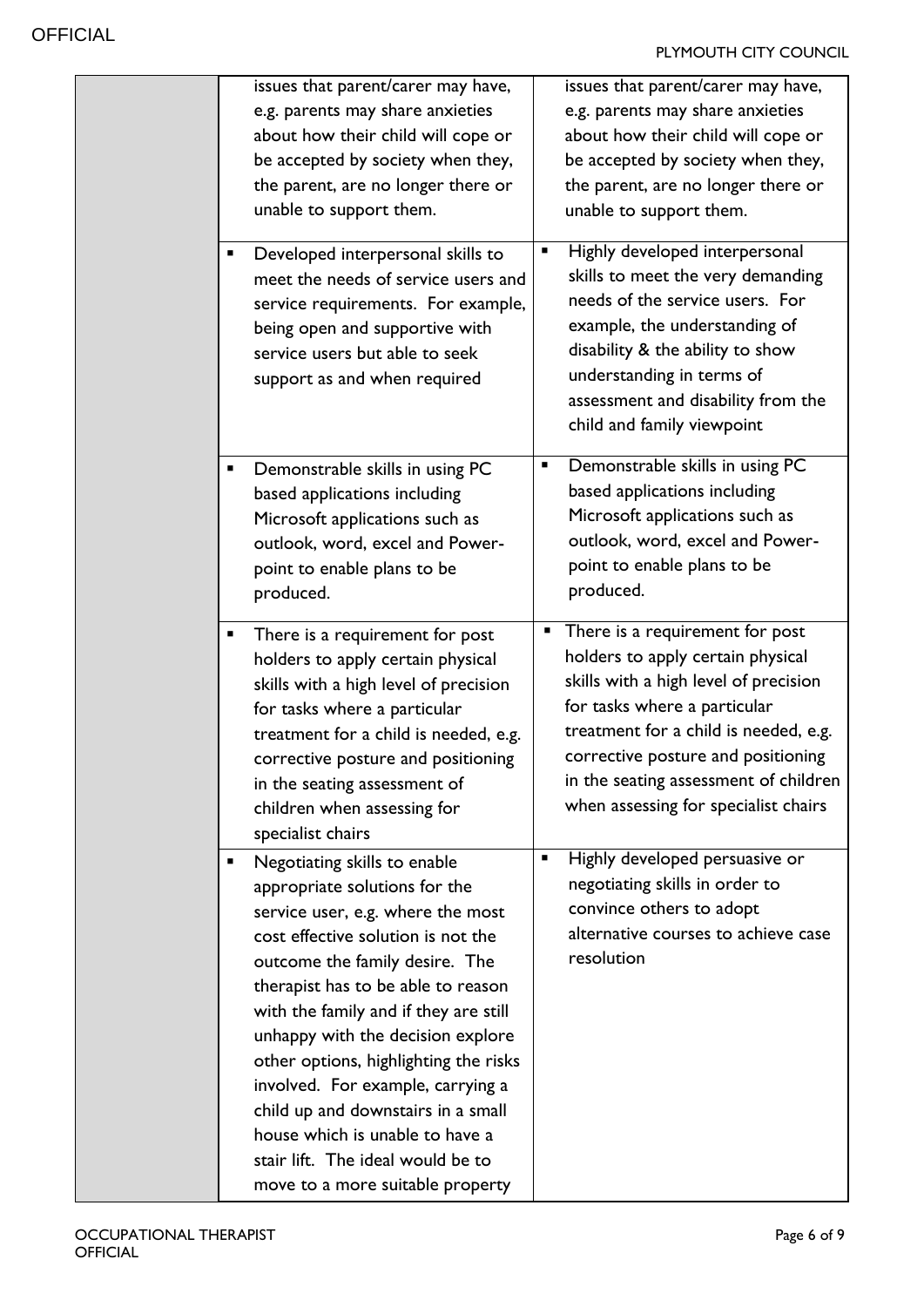| term needs (will require more and<br>larger equipment as the child gets<br>older). Other options would be for<br>the child to sleep downstairs.<br>Family want an extension nearly the<br>size of the house to be built which<br>would not be cost effective and<br>would not fulfil long term aims of<br>including the young person in family<br>activities within the existing<br>property as it in itself would be too<br>small to accommodate equipment<br>The ability to work as part of a<br>The ability to work as part of a<br>ш<br>team and to contribute effectively<br>team and to contribute effectively<br>to the achievement of wider service<br>to the achievement of wider service<br>performance objectives<br>performance objectives<br>Organisational and planning skills in<br>п<br>order to develop solutions and/or<br>plans for the present and/or future<br>related to child plans to meet the<br>assessed needs of children<br>Adaptability to change Child's plan<br>п<br>as and when required<br>Creative skills to think of innovative<br>п<br>solutions to complex problems.<br>Coaching and guiding skills to assist<br>other more junior members of staff<br>in their development<br>Observational skills to gain non-<br>$\blacksquare$<br>Observational skills to gain non-<br>п<br>verbal information regarding family<br>verbal information regarding family<br>relationships, e.g. posture, facial<br>relationships, e.g. posture, facial<br>expression, as well as the social<br>expression, as well as the social<br>environment, e.g. cluttered, thus<br>environment, e.g. cluttered, thus<br>making it difficult for the child to<br>making it difficult for the child to<br>mobilise, cleanliness, toys<br>mobilise, cleanliness, toys<br>Access to a vehicle for visits to<br>Access to a vehicle for visits to<br>п<br>service users and to attend multi<br>service users and to attend multi |                                                                                                                                                                                   |                  |
|------------------------------------------------------------------------------------------------------------------------------------------------------------------------------------------------------------------------------------------------------------------------------------------------------------------------------------------------------------------------------------------------------------------------------------------------------------------------------------------------------------------------------------------------------------------------------------------------------------------------------------------------------------------------------------------------------------------------------------------------------------------------------------------------------------------------------------------------------------------------------------------------------------------------------------------------------------------------------------------------------------------------------------------------------------------------------------------------------------------------------------------------------------------------------------------------------------------------------------------------------------------------------------------------------------------------------------------------------------------------------------------------------------------------------------------------------------------------------------------------------------------------------------------------------------------------------------------------------------------------------------------------------------------------------------------------------------------------------------------------------------------------------------------------------------------------------------------------------------------------------------------------------------------------------------------|-----------------------------------------------------------------------------------------------------------------------------------------------------------------------------------|------------------|
|                                                                                                                                                                                                                                                                                                                                                                                                                                                                                                                                                                                                                                                                                                                                                                                                                                                                                                                                                                                                                                                                                                                                                                                                                                                                                                                                                                                                                                                                                                                                                                                                                                                                                                                                                                                                                                                                                                                                          | meeting both short term and long                                                                                                                                                  |                  |
|                                                                                                                                                                                                                                                                                                                                                                                                                                                                                                                                                                                                                                                                                                                                                                                                                                                                                                                                                                                                                                                                                                                                                                                                                                                                                                                                                                                                                                                                                                                                                                                                                                                                                                                                                                                                                                                                                                                                          |                                                                                                                                                                                   |                  |
|                                                                                                                                                                                                                                                                                                                                                                                                                                                                                                                                                                                                                                                                                                                                                                                                                                                                                                                                                                                                                                                                                                                                                                                                                                                                                                                                                                                                                                                                                                                                                                                                                                                                                                                                                                                                                                                                                                                                          |                                                                                                                                                                                   |                  |
|                                                                                                                                                                                                                                                                                                                                                                                                                                                                                                                                                                                                                                                                                                                                                                                                                                                                                                                                                                                                                                                                                                                                                                                                                                                                                                                                                                                                                                                                                                                                                                                                                                                                                                                                                                                                                                                                                                                                          |                                                                                                                                                                                   |                  |
|                                                                                                                                                                                                                                                                                                                                                                                                                                                                                                                                                                                                                                                                                                                                                                                                                                                                                                                                                                                                                                                                                                                                                                                                                                                                                                                                                                                                                                                                                                                                                                                                                                                                                                                                                                                                                                                                                                                                          |                                                                                                                                                                                   |                  |
|                                                                                                                                                                                                                                                                                                                                                                                                                                                                                                                                                                                                                                                                                                                                                                                                                                                                                                                                                                                                                                                                                                                                                                                                                                                                                                                                                                                                                                                                                                                                                                                                                                                                                                                                                                                                                                                                                                                                          |                                                                                                                                                                                   |                  |
|                                                                                                                                                                                                                                                                                                                                                                                                                                                                                                                                                                                                                                                                                                                                                                                                                                                                                                                                                                                                                                                                                                                                                                                                                                                                                                                                                                                                                                                                                                                                                                                                                                                                                                                                                                                                                                                                                                                                          |                                                                                                                                                                                   |                  |
|                                                                                                                                                                                                                                                                                                                                                                                                                                                                                                                                                                                                                                                                                                                                                                                                                                                                                                                                                                                                                                                                                                                                                                                                                                                                                                                                                                                                                                                                                                                                                                                                                                                                                                                                                                                                                                                                                                                                          | agency meetings.                                                                                                                                                                  | agency meetings. |
|                                                                                                                                                                                                                                                                                                                                                                                                                                                                                                                                                                                                                                                                                                                                                                                                                                                                                                                                                                                                                                                                                                                                                                                                                                                                                                                                                                                                                                                                                                                                                                                                                                                                                                                                                                                                                                                                                                                                          | <b>Mental Demands</b><br>Regular, concentrated sensory attention are a regular feature of this job due<br>to working to deadlines and being subjected to conflicting demands from |                  |

those requiring support from the service area, including initial assessment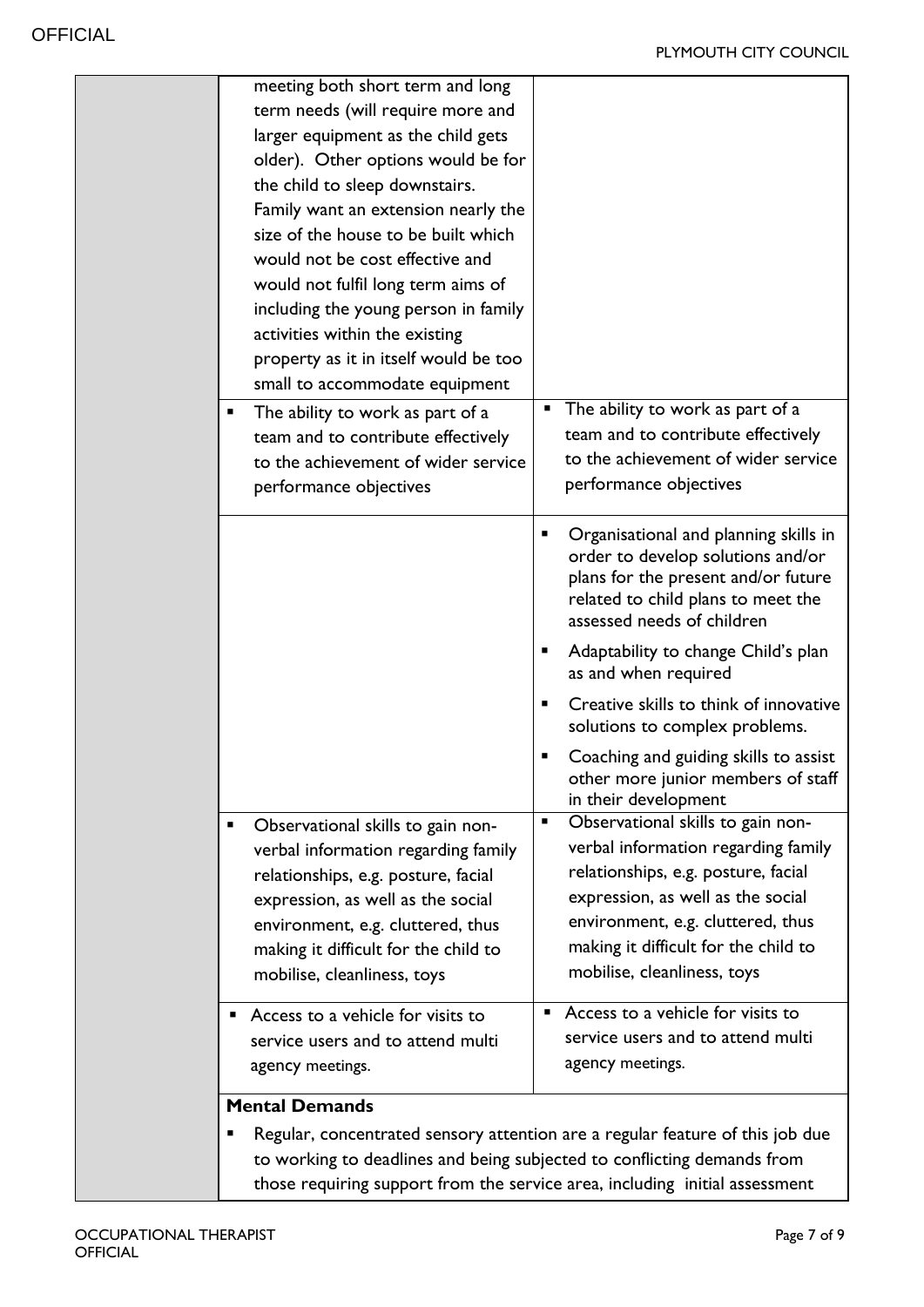| and specialist assessment timeframes where cases are more in depth and<br>complex than the initial request indicates.<br>Frequent concentration to observe clients during assessments to establish<br>п<br>where the problems and issues are with their functional and cognitive<br>abilities.                                                                                                                                                                                                                                                                                                                                                                                                                                                                                                                                                                                                                                 |
|--------------------------------------------------------------------------------------------------------------------------------------------------------------------------------------------------------------------------------------------------------------------------------------------------------------------------------------------------------------------------------------------------------------------------------------------------------------------------------------------------------------------------------------------------------------------------------------------------------------------------------------------------------------------------------------------------------------------------------------------------------------------------------------------------------------------------------------------------------------------------------------------------------------------------------|
| <b>Emotional Demands</b><br>Regular, significant emotional demand is an integral feature of the job. This<br>occurs regularly due to the direct involvement with service users. This is<br>due to personal circumstances or behaviour, by relaying information to<br>service users in any format where assessment of service provision does not<br>meet their expectations and having to challenge the difference between the<br>wants and needs of the service users with them directly.<br>The therapist will be dealing with children who have severe disabilities,<br>٠<br>complex needs and those who have life limiting conditions e.g. leukaemia,<br>spinal muscular atrophy and others. The therapist will have had long term<br>dealing with these children who will die from their medical conditions. The<br>therapist not only has to manage their own emotions but those of the family<br>which can be traumatic. |
| <b>Physical Demands</b><br>Altering prescribed equipment where the child has outgrown the settings<br>they are on. Occasionally, this may involve getting underneath or behind the<br>equipment and may require both physical strength and manual dexterity to<br>make the required adjustments.<br>A combination of physical and mental demands will be needed when<br>п<br>demonstrating and showing parents and carers the correct way to use,<br>handle and manage the equipment.<br>A combination of physical and mental demands will be needed when<br>demonstrating and showing parents and carers the correct way to use, handle<br>and manage the equipment.                                                                                                                                                                                                                                                          |
| <b>Working Conditions</b><br>Most of the work takes place indoors with occasional work outdoors.<br>There can be regular exposure to unpleasant and hazardous situations.<br>п<br>Serious verbal abuse, aggression and other anti-social behaviour from service<br>٠<br>users and/or members of the public can occur occasionally<br>Lone working is often undertaken in the child's home and at times may be<br>п<br>stressful.<br>Family pets can be a threat to those therapists who are uncomfortable with<br>٠<br>animals.                                                                                                                                                                                                                                                                                                                                                                                                |